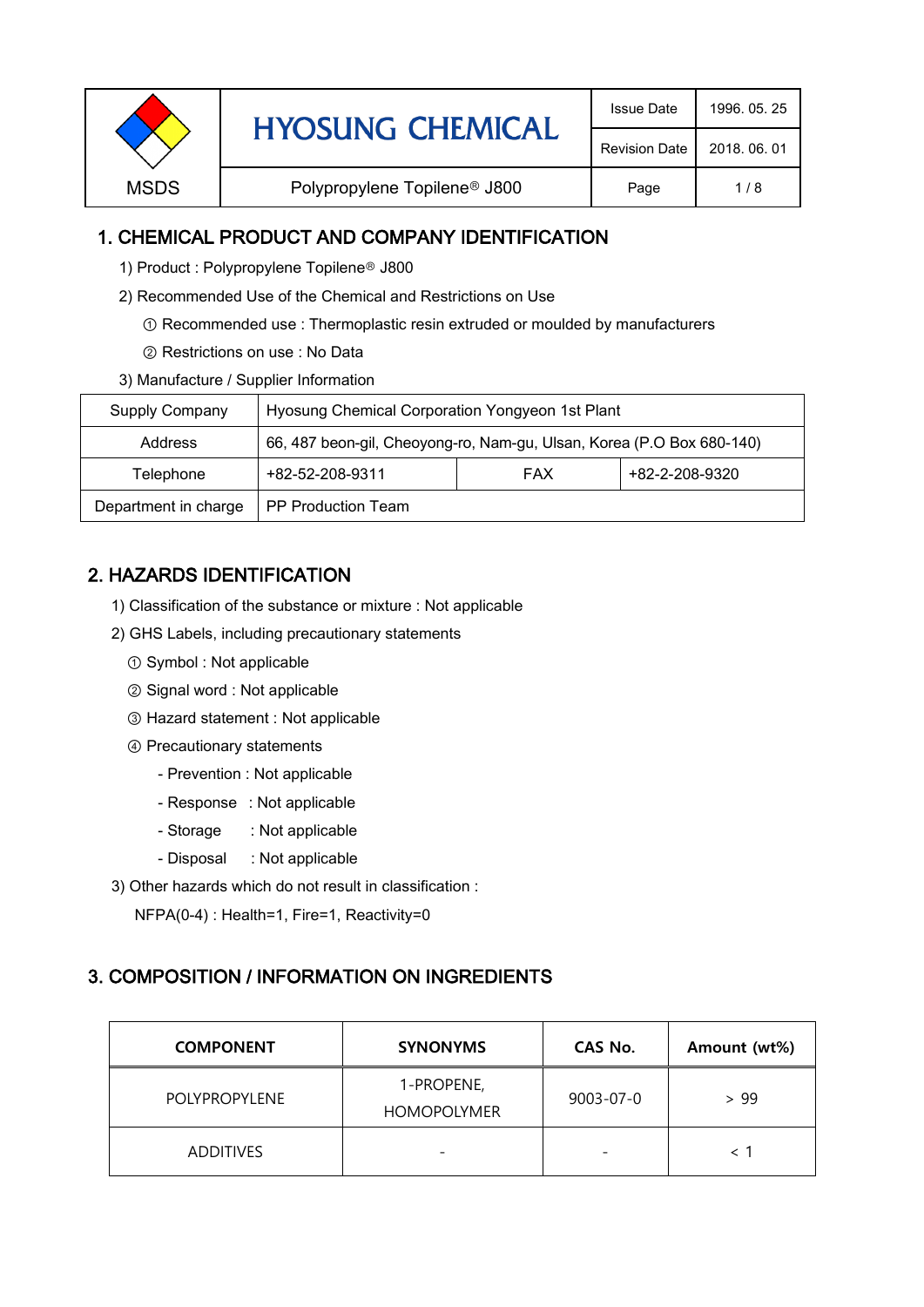|             | <b>HYOSUNG CHEMICAL</b>                  | <b>Issue Date</b>    | 1996, 05, 25 |
|-------------|------------------------------------------|----------------------|--------------|
|             |                                          | <b>Revision Date</b> | 2018, 06, 01 |
| <b>MSDS</b> | Polypropylene Topilene <sup>®</sup> J800 | Page                 | 2/8          |

## 4. FIRST AID PROCEDURES

- 1) Eye Contact
	- · In case of contact with substance, rinse your eyes immediately with running water for at least 20 minutes.
	- · Take medical action.
- 2) Skin Contact
	- · In case of contact with substance, rinse your skin immediately with running water for at least 20 minutes.
	- · Remove contaminated cloths including shoes immediately.
	- · Take medical action.
- 3) Inhalation
	- · Take medical action.
	- · Move into fresh air.
	- · If short of breathing, provide oxygen supply system.
- 4) Ingestion
	- · Do not put anything into the mouth of an unconscious person.
	- · Take medical action.
- 5) First-Aid Treatment and Information on Medical Doctors
	- · Let a medical provider know about the substance and take appropriate protection.

## 5. FIRE FIGHTING MEASURES

- 1) Suitable(Unsuitable) Extinguishing Media
	- · Extinguishing media : Water, Carbon dioxide, Extinguishing powder, Fire fighting foam
	- · Unsuitable Extinguishing media : No data
	- · Large fire : Fire fighting, Water spray
- 2) Specific Hazards from Chemical Material
	- · Toxicant from combustion : Pyrolysis or combustion cause irritative gases or carbon dioxides.
- 3) Fire Fighting Procedures and Equipment
	- · If it can be done without risk, move container from fire area.
	- · If it will be leak, do not spray high-pressure water stream.
	- · Dike for later processing.
	- · Use extinguishing agents appropriate for surrounding fire.
	- · Avoid inhalation of materials and combustion products.
	- · Up the wind and avoid low area.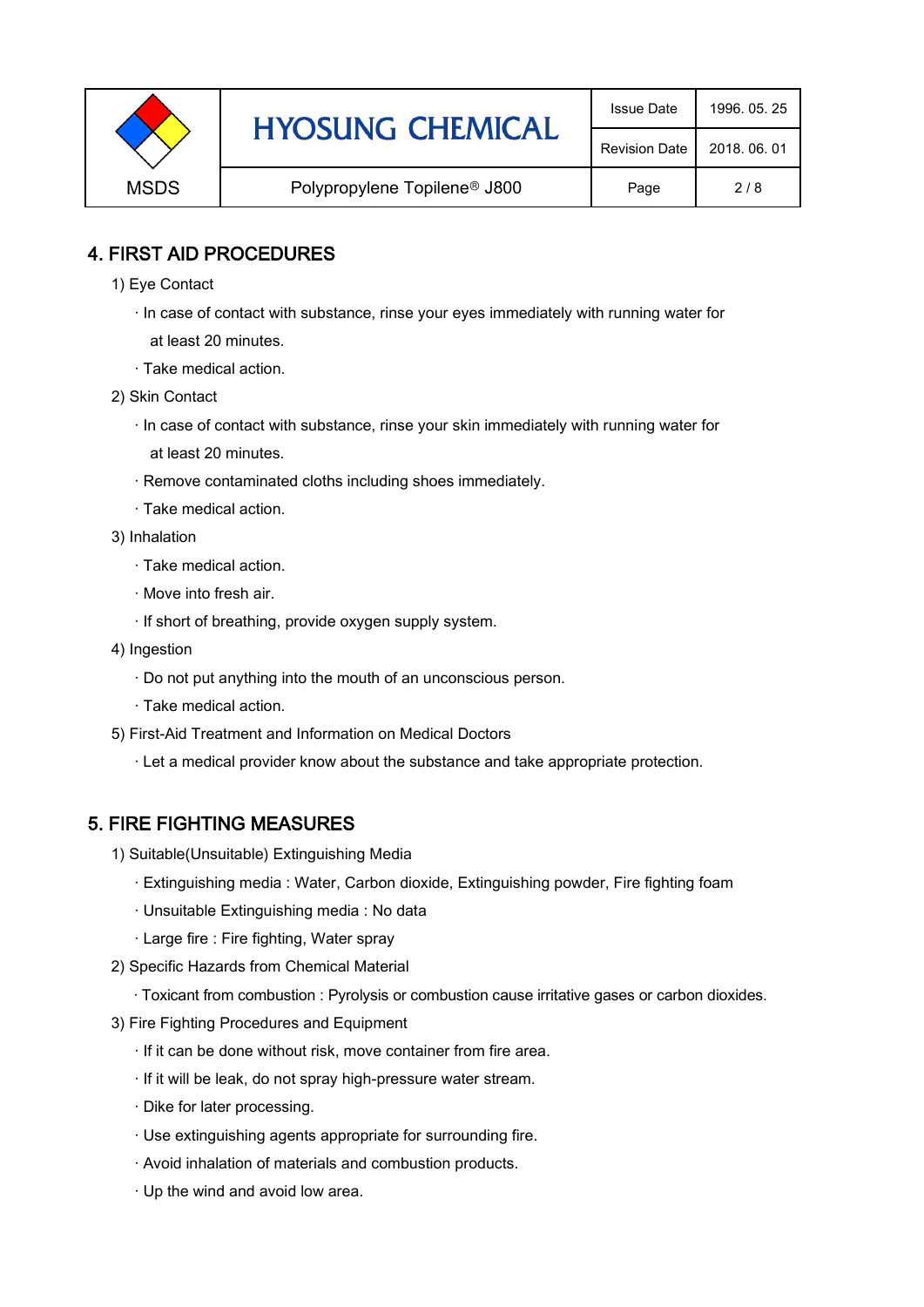| <b>HYOSUNG CHEMICAL</b> | <b>Issue Date</b>                        | 1996, 05, 25         |              |
|-------------------------|------------------------------------------|----------------------|--------------|
|                         |                                          | <b>Revision Date</b> | 2018, 06, 01 |
| <b>MSDS</b>             | Polypropylene Topilene <sup>®</sup> J800 | Page                 | 3/8          |

## 6. ACCIDENTAL RELEASE MEASURES

- 1) Personal Precautions, Protective Equipment and Emergency Procedures
	- · Remove all flammable sources.
	- · If it is not dangerous, stop leaking.
	- · Take caution of substances and conditions that should be avoided.
	- · Ventilate properly.
	- · Do not touch the effluents or walk around the area.
	- · Prevent producing dust.
- 2) Environmental Precautions
	- · Release to air : Not available
	- · Release to soil : Not available
	- · Release to water : Not available
- 3) Purification and Removal Methods
	- · Small leak : Put in proper containers for waste.
	- · Large leak : To minimize the spread, cover it with plastic sheets or water-proof cloths and keep it away from water.

## 7. HANDLING AND STORAGE

- 1) Handling
	- · Avoid direct physical contact.
	- · Wash thoroughly after use.
	- · Take precautionary measures to prevent against explosion risks, as all types of polymers may develop dust during transporting or grinding of granules.
- 2) Storage
	- · Keep stored in airtight containers.
	- · Keep stores in a cool, dry place.
	- · Place in an appropriate space in compliance with local regulation.

## 8. EXPOSURE CONTROLS AND PERSONAL PROTECTION

- 1) Exposure Limits and Biological Exposure Limits of Chemical
	- · KOSHA : No data
	- · AIHA : No data
	- · ACGIH : No data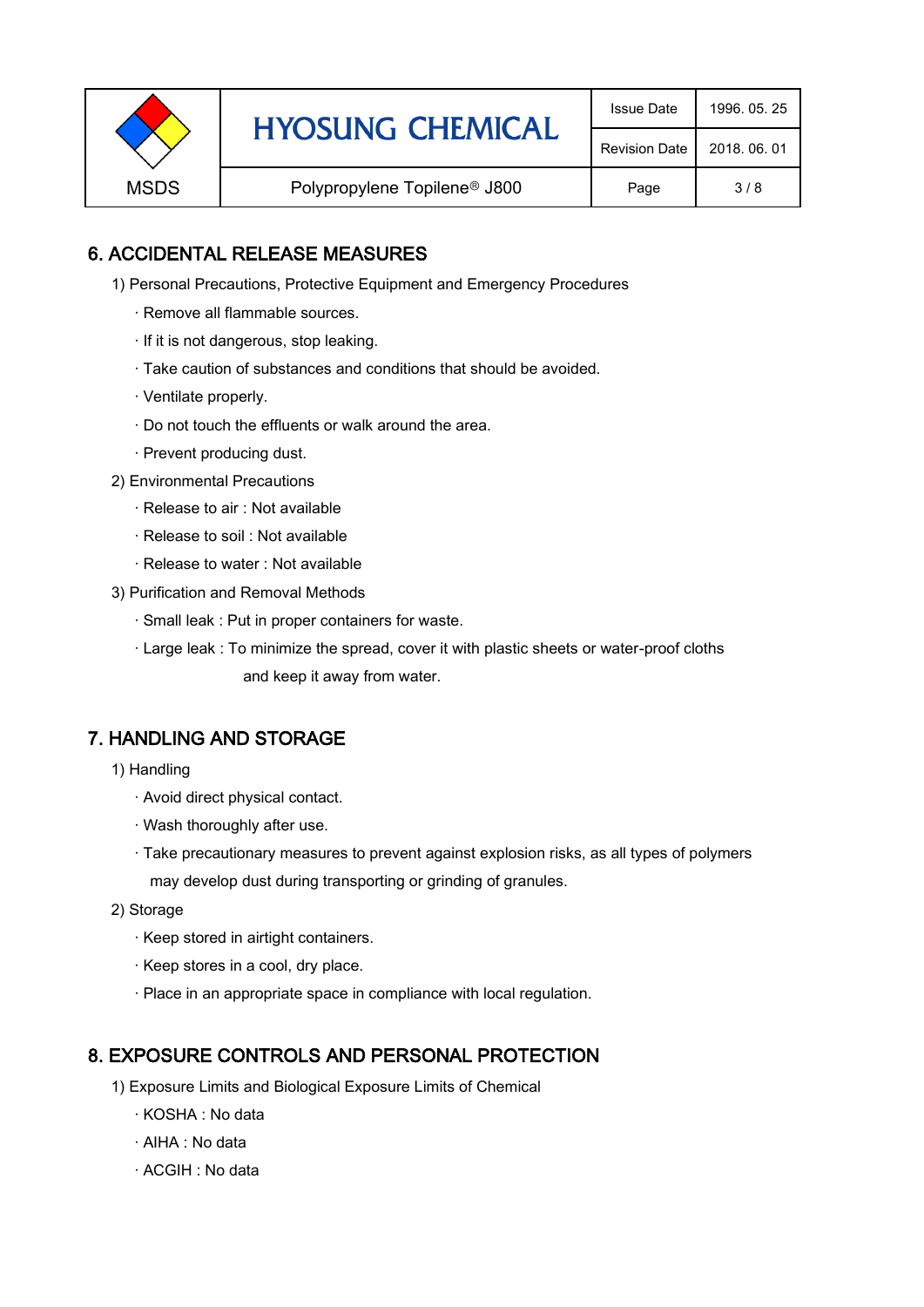|                                                         | <b>HYOSUNG CHEMICAL</b> | <b>Issue Date</b>    | 1996, 05, 25 |
|---------------------------------------------------------|-------------------------|----------------------|--------------|
|                                                         |                         | <b>Revision Date</b> | 2018, 06, 01 |
| Polypropylene Topilene <sup>®</sup> J800<br><b>MSDS</b> | Page                    | 4/8                  |              |
|                                                         |                         |                      |              |

- · OSHA : No data
- · Biological exposure limits : No data
- 2) Engineering Management
	- · Install local ventilation system.
	- · Ventilation equipment should be explosion-proof if explosive concentrations of dust, vapor of fume are present.
- 3) Personal Protective Equipment
	- ① Respiratory protection
		- · Use approved respirator if unable to control airborne dust, fumes, and vapor.
	- ② Eyes protection
		- · The wearing of chemical safety goggles or face shield is recommended.
		- · Install eyes washing facilities and quick drench shower near work areas.
	- ③ Hands protection
		- · The wearing of protective gloves is recommended to prevent exposure.
	- ④ Human body protection
		- · The wearing of protective clothing is recommended to prevent exposure.

#### 9. PHYSICAL AND CHEMICAL PROPERTIES

- 1) Appearance : White pellet
- 2) Odor : Odorless
- 3) Odor Threshold : No data
- 4) pH : No data
- 5) Melting / Freezing Point : 130 ~ 170 ℃
- 6) Initial Boiling Point or Boiling Point Range : No data
- 7) Flash Point : No data
- 8) Evaporation Rate : No data
- 9) Flammability(Solid, Gas) : No data
- 10) Upper / Lower Flammability or Explosive Limits: : No data
- 11) Vapor Pressure : No data
- 12) Solubility : Insoluble
- 13) Vapor Density : No data
- 14) Relative Density : 0.88~0.92 kg/L (at 20℃)
- 15) N-Octane / Water Partition Coefficient : No data
- 16) Auto Ignition Temperature : 400℃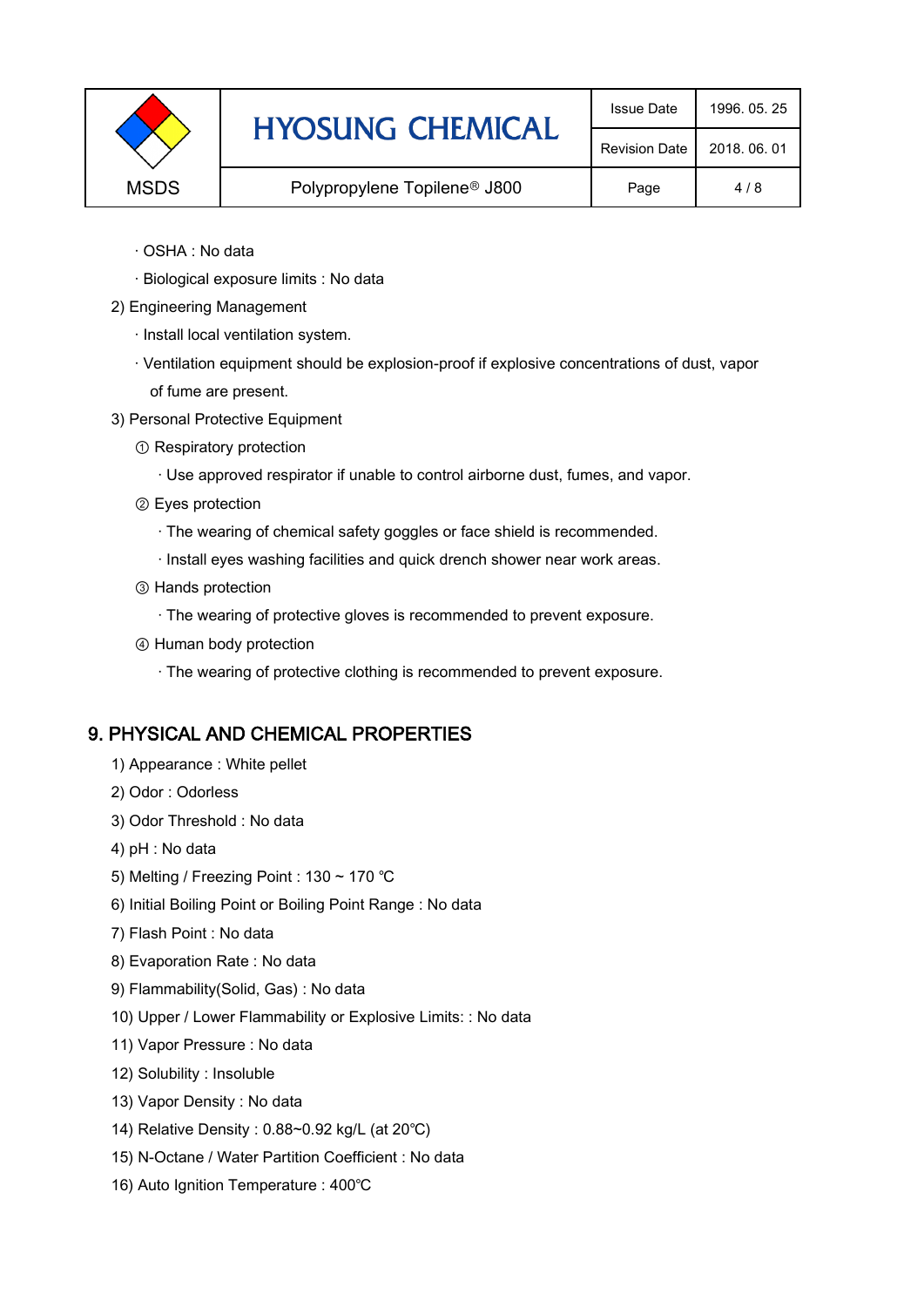|             | <b>HYOSUNG CHEMICAL</b>                  | <b>Issue Date</b>    | 1996, 05, 25 |
|-------------|------------------------------------------|----------------------|--------------|
|             |                                          | <b>Revision Date</b> | 2018, 06, 01 |
| <b>MSDS</b> | Polypropylene Topilene <sup>®</sup> J800 | Page                 | 5/8          |

- 17) Decomposition Temperature : No data
- 18) Viscosity : No data
- 19) Molecular Weight : >10,000

# 10. STABILITY AND REACTIVITY

- 1) Chemical Stability
	- · Stable under normal temperature and pressure.
- 2) Possibility of Hazardous Reaction
	- · Will not occur under normal temperature and pressure.
- 3) Condition to Avoid
	- · Avoid contact with water.
	- · Keep away from heat, sparks and flame.
	- · Avoid contact with strong oxidizing agents, strong alkaline and strong acid.
- 4) Incompatibility with Other Materials
	- · Strong oxidizing materials, Flammable substance.
- 5) Hazardous Decomposition Product
	- · At elevated temperatures the material will begin to decompose, producing fumes that can contain carbon monoxide, acrolein, aldehydes, and unidentified organic compounds.

## 11. TOXICOLOGICAL INFORMATION

- 1) Information on the Likely Routes of Exposure
	- · Inhalation : No data
	- · Ingestion : No data
	- · Skin contact : No data
	- · Eye contact : No data
- 2) Delayed and Immediate Effects and Chronic Effects From Short or Long Term Exposure
	- Acute toxicity
		- · Oral : No data
		- · Skin : No data
		- · Inhalation : No data
	- Skin corrosion / irritation : No data
	- Serious eye damage / eye irritation : No data
	- Respiratory sensitization : No data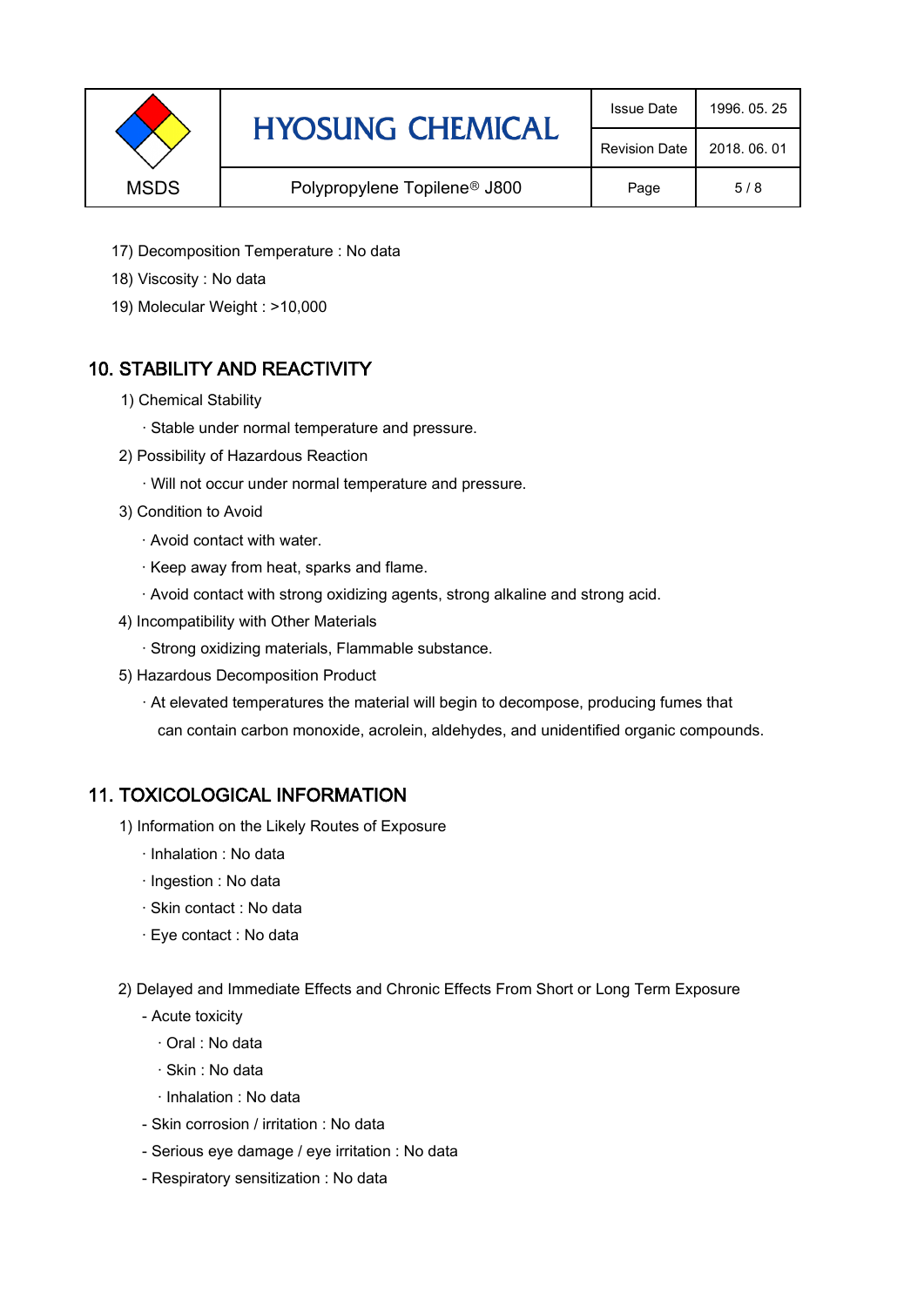| <b>HYOSUNG CHEMICAL</b><br><b>MSDS</b><br>Polypropylene Topilene <sup>®</sup> J800 |                      | <b>Issue Date</b> | 1996, 05, 25 |
|------------------------------------------------------------------------------------|----------------------|-------------------|--------------|
|                                                                                    | <b>Revision Date</b> | 2018, 06, 01      |              |
|                                                                                    |                      | Page              | 6/8          |

- Skin sensitization : No data
- Carcinogenicity
	- · Industrial Safety & Health Law : No data
	- · IARC : No data
	- · OSHA : No data
	- · ACGIH : No data
	- · NTP : No data
	- · EU CLP : No data
- Gem cell mutagenicity : No data
- Reproductive toxicity : No data
- Specific target organ systemic toxicity (Single exposure)
- Specific target organ systemic toxicity (Repeated exposure)
- Aspiration hazard : No data

## 12. ECOLOGICAL INFORMATION

- 1) Ecotoxicity : No data
- 2) Persistence and Degradability : No data
- 3) Bioaccumulative Potential : No data
- 4) Mobility in Soil : No data
- 5) Other Adverse Effects : No data

# 13. DISPOSAL CONSIDERATIONS

- 1) Disposal Method
	- · Dispose in accordance with all applicable environmental regulations.
	- · Empty containers should be recycled or disposed of through an approved waste management facility.
- 2) Disposal Considerations
	- · For proper disposal of used material, an assessment must be completed to determine the proper and permissible waste management options under applicable rules, regulations and laws.

## 14. TRANSPORT INFORMATION

- 1) UN Number : Not regulated as a hazardous material
- 2) UN Proper Shipping Name : Not applicable
- 3) Hazard Class : Not applicable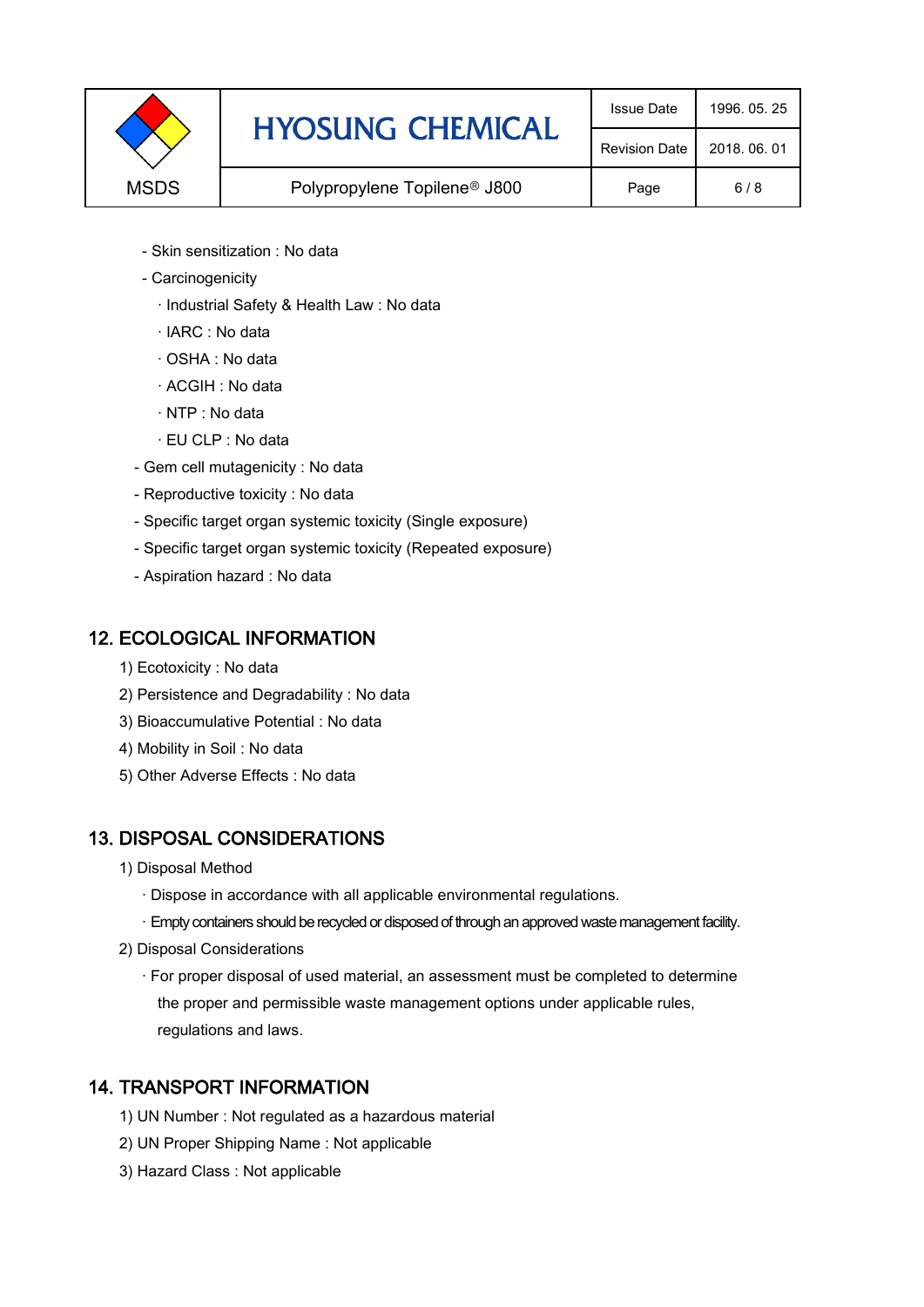|             | <b>HYOSUNG CHEMICAL</b><br>Polypropylene Topilene <sup>®</sup> J800 | <b>Issue Date</b>    | 1996, 05, 25 |
|-------------|---------------------------------------------------------------------|----------------------|--------------|
|             |                                                                     | <b>Revision Date</b> | 2018, 06, 01 |
| <b>MSDS</b> |                                                                     | Page                 | 7/8          |
|             |                                                                     |                      |              |

- 4) Packing Group : Not applicable
- 5) Marine Pollutant : Not applicable
- 6) DOT Number : Not regulated as a hazardous material
- 7) IATA Number : Not regulated as a hazardous material
- 8) IMDG Code : Not regulated as a hazardous material
- 9) Further information : Not a hazardous material under DOT, IATA and IMDG
- 10) Special Precautions for User
	- · Emergency management type of fire : Not applicable
	- · Emergency management type of leak : Not applicable

# 15. REGULATORY INFORMATION

- 1) Industrial Safety and Health Law (KOREA) : Not applicable
- 2) Toxic Chemical Substance Subject to Management Act (KOREA) : Not applicable
- 3) Hazardous Material Safety Act (KOREA) : Not applicable
- 4) Other Local or International Regulation
	- Persistent Organic Pollutant Management Law (KOREA) : Not applicable
	- EU Classification
		- · Classification : Not applicable
		- · Risk Phrases : Not applicable
		- · Safety Phrases : Not applicable
	- US Regulations
		- · OSHA : Not applicable
		- · CERCLA : Not applicable
		- · EPCRA 302 : Not applicable
		- · EPCRA 304 : Not applicable
		- · EPCRA 301 : Not applicable
	- Rotterdam Convention material : Not applicable
	- Stockholm Convention material : Not applicable
	- Montreal Protocol on Substance : Not applicable

## 16. OTHER INFORMATION

- 1) Reference
	- · KOSHA : Material Safety Data Sheet